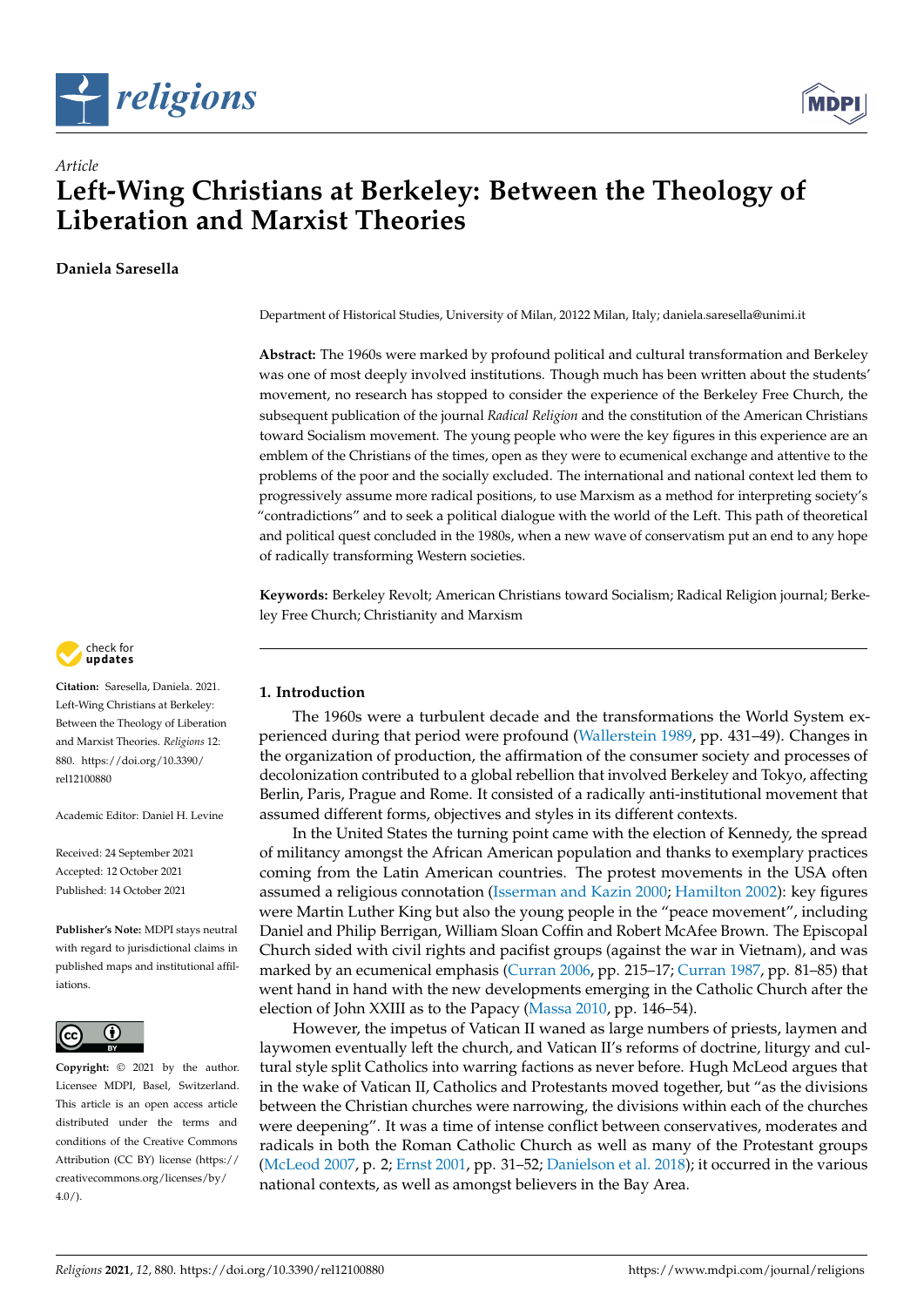<span id="page-1-0"></span>It was at the beginning of the upsurge of radical Christian activism that the Graduate Theological Union (GTU)—joining Protestant and Catholic seminaries—was founded in Berkeley in [1](#page-10-0)962.<sup>1</sup> Its aim was to promote ecumenical and interreligious dialogue and to support graduate theological education. The GTU stood as an attempt to overcome boundaries and divisions between believers and it was no coincidence that significant religious and political experiences arose amongst the young people who frequented it.

#### **2. The Berkeley Free Church**

The first 10 min of Michelangelo Antonioni's film *Zabriskie Point* were shot—in January 1969—on the premises of the Berkeley Free Church (on 2200 Parker Street) and many of those present in fact were activists in this group [\(Dellenbach](#page-12-5) [1969,](#page-12-5) pp. 2, 7; [Eskridge](#page-12-6) [2013,](#page-12-6) pp. 94–98, 262–63; [Draper](#page-12-7) [1965;](#page-12-7) [Rorabaugh](#page-13-4) [1989\)](#page-13-4), proving just how important Berkeley was in the protests that were going on at the time and more so what an important role the BFC played in the counterculture of the United States. *Zabriskie Point*, it should be noted, also included footage of Black Panther activists, notably Kathleen Cleaver, the movie thus constituting a brilliant snapshot of a movement in full gestation.

The leader of the BFC was Richard York, whose trajectory developed in a way that was emblematic in the United States at the time. Born into a Presbyterian family with Republican sympathies, the young man soon distanced himself from his parents' positions. Writing in 1959, York vehemently expressed his ethical and Christian impulse, but also his civil commitment as a conscientious objector: "I should like to begin with a brief statement on my convictions as a conscientious objector. I base them on the two authorities for my religious thinking: the Bible and the Calvinistic branch of the Protestant Church".[2](#page-10-1)

<span id="page-1-2"></span><span id="page-1-1"></span>In the early 1960s this commitment led him to support the Students for a Democratic Society (SDS) organization, with whom he shared a radical position close to the New Left: thus, he took part in battles for civil rights, against authoritarianism in the university environment<sup>[3](#page-10-2)</sup> and against the Vietnam war, opposed by young people both for idealistic reasons (as an expression of American imperialism) but also because of the obligatory military service [\(Wells](#page-13-5) [1999,](#page-13-5) p. 757; [Barringer](#page-12-8) [2011,](#page-12-8) p. 55; [Heineman](#page-12-9) [1993\)](#page-12-9).

In 1966 protests against the war became more radical, and in the Bay Area, already the scene of widespread activism sparked off by Mario Savio's *Free Speech* [\(Heineman](#page-12-10) [2001,](#page-12-10) pp. 106–16; [Cohen and Zelnik](#page-12-11) [2002\)](#page-12-11), the students guided by the SDS chased away the Navy officials whose task it was to recruit young people. The religious world was in ferment and at Berkeley too, there were many initiatives amongst Christians to promote peace and against US involvement in the conflict in Indo-China. Then, in March 1967, at a meeting of Episcopalians held at Grace Cathedral in San Francisco, a document was approved proclaiming: "war is incompatible with the teaching and example of our Lord Jesus Christ".[4](#page-10-3)

<span id="page-1-4"></span><span id="page-1-3"></span>At that time, York was in close contact with Robert Scheer, who in 1962, as a student at Berkeley, along with David Horowitz, Maurice Zeitlin, Phil Roos and Sol Stern, founded *Root and Branch: A Radical Quarterly*, one of the campus's first New Left journals; subsequently they shared their battles and intentions with Cesar Chavez, leader of the National Farm Workers Association<sup>[5](#page-10-4)</sup> an organization that promoted strikes in 1965 to support the claims of Filipino farm workers. Chavez welcomed contributions from numerous ethnic and racial groups and co-operated with Martin Luther King's civil rights movement. In the Bay Area, under the guidance of Huey Newton, the anti-racism battle took on decidedly radical features, as is well known, and Oakland found itself at the center of violent protests.

<span id="page-1-5"></span>The BFC experience began in June 1967: it was more similar to a charity organization although supported predominately by Christians (including the Presbyterian Episcopal, Methodist, Baptist, Congregational, Lutheran and Roman Catholic churches), as well as by several traders on Telegraph Avenue, concerned about the ghetto that was forming in the South Campus area. Many hippies were gathering at Berkeley and were in need of support: accommodation, telephones, food and social services. The BFC's aim was "to provide counsel for members of the youth sub-culture".[6](#page-10-5)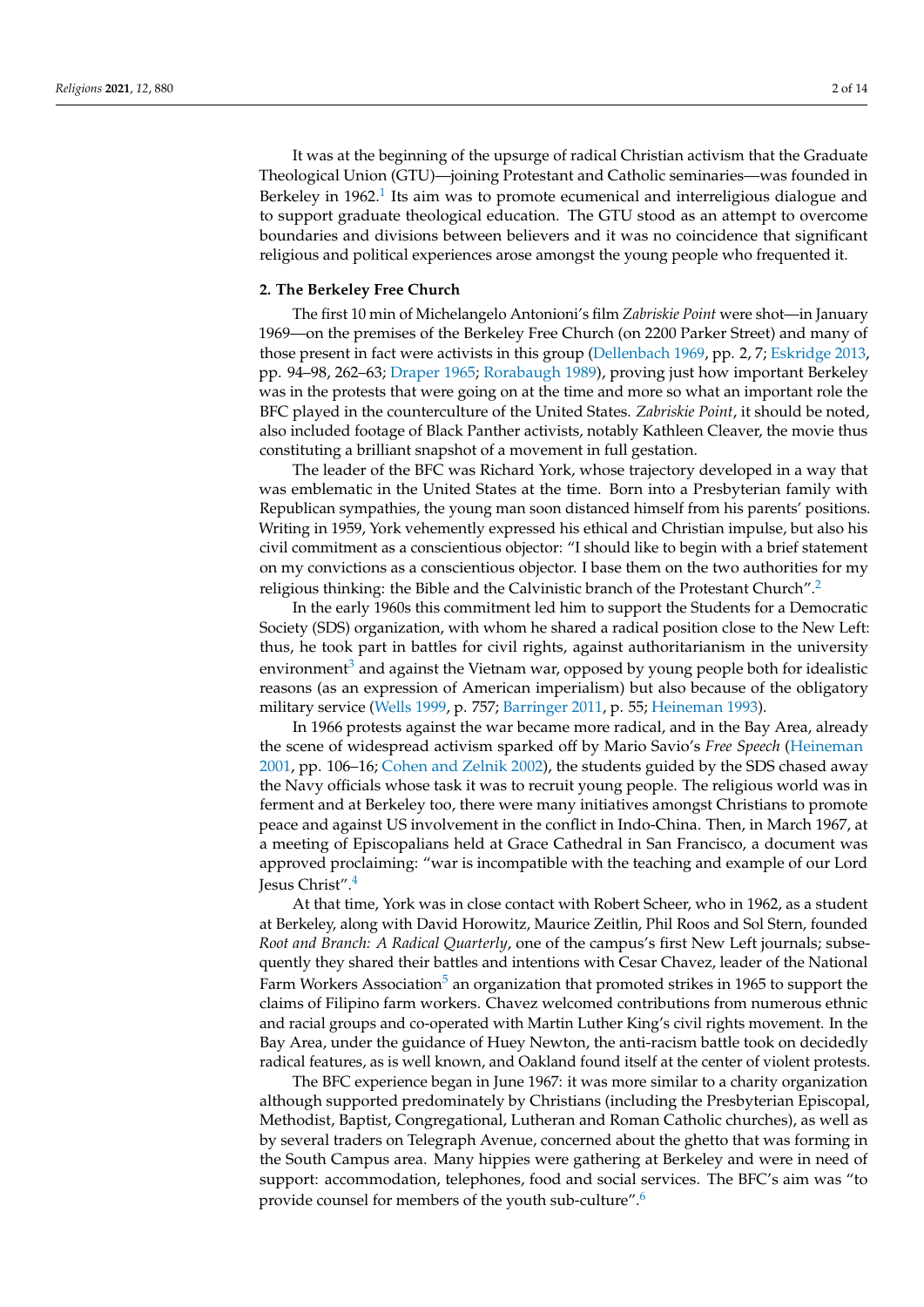The sponsors identified Richard York, 28 and a recent graduate of the GTU, soon to be ordained in the Episcopal Church, as the Director. York could rely on a staff of three people. Social services were the responsibility of Glee Bishop and Anthony Nugent, the latter a friend of York's from his seminary days and a co-director and co-pastor (who remained up until 1970). A key figure and supporter of the initiative was York's wife, Joy, partly because their home—where they lived with their children—also functioned as the group's headquarters.<sup>[7](#page-10-6)</sup> In a letter to the Rev. Wayne Walker urging him to set a limit to his generosity, York answered: "The hospitality of the Christian home for the poor and homeless is one of the important things this ministry is trying to foster".<sup>[8](#page-10-7)</sup>

<span id="page-2-2"></span><span id="page-2-1"></span><span id="page-2-0"></span>The theologian the group referred to for guidance was John Pairman Brown, a Pro-fessor of York's and Nugent's.<sup>[9](#page-10-8)</sup> A Bible scholar and researcher into ancient Greece and Palestine [\(Brown](#page-12-12) [1962,](#page-12-12) [1969,](#page-12-13) [1995–2001,](#page-12-14) [2000,](#page-12-15) [2003\)](#page-12-16), and involved in the ecumenical movement, Brown was in favor of the grass-roots experiences of underground churches. Most importantly, he was in contact with Malcolm Boyd, an Episcopal priest, active in the Civil Rights Movement, and shared with him his activism in the movement against the Vietnam war. Brown had been in Hanoi in September 1967, at the invitation of the communist authorities, in acknowledgement of his commitment to peace.

The BFC's vocation was not limited to social assistance but—as can be read in a typewritten document—was "a community of people who are turned off by exploitation and turned on by love. The Free Church is a hip church, trying to make it with the radical non-exploitation and non-violence of Jesus. It is free because it is a community that grooves with Jesus, proclaims and celebrates the Liberation of people to be human, to dig each other and the world, without destroying or exploiting either" [\(Carvalhaes](#page-12-17) [2018,](#page-12-17) pp. 667–76).<sup>[10](#page-10-9)</sup>

<span id="page-2-4"></span><span id="page-2-3"></span>The political connotation of the Free Church experience was upheld in particular by Brown, who emphasized that believers should commit to creating a better world. In particular it pointed the finger at colonialism and post-colonial wars, such as the war in Vietnam, the exploitation—political, economic and military—by the West of the "nontechnological world", the "urban ghetto in America, primarily Negro", the progressive degradation of the biological environment, and the threat of nuclear war.<sup>[11](#page-10-10)</sup> This Christian rebellion was inspired by Jesus, because he was a "Liberator and he inaugurated the lifestyle of non-exploitation and non-violence that leads to liberated life in the now".[12](#page-10-11) In his book *The Liberation Zone. A Christian Guide to Resistance*, Brown also launched "Revolutionary nonviolence" as a "third way", although it was explained that: "this doesn't mean being outside the struggles of the Viet Cong or the Black Panthers" [\(Brown](#page-12-16) [2003,](#page-12-16) pp. 8–9).

<span id="page-2-5"></span>At Berkeley the atmosphere was growing more and more tense, partly because of the demonstrations organized in 1968 by the students in support of the young people in France who were launching an impressive protest movement. Governor Ronald Reagan vehemently criticized the "Campus disorders" and many Free Church sponsors, particularly traders, decided to cut off their donations. A new element of tension arose in the first few months of 1969, when the "street people"—with the support of the BFC—occupied a piece of land belonging to the university in order to transform it into a park and were removed by the police. $^{13}$  $^{13}$  $^{13}$ 

<span id="page-2-8"></span><span id="page-2-7"></span><span id="page-2-6"></span>The watershed came in 1970 when, as pointed out by Harlan Douglas Anthony Stelmach, it became obvious that there were two different visions within the Free Church: one tended more towards a vocation for social assistance, the other towards the construction of an alternative church. York in particular devoted close attention to the Black Panther movement and supported radical political positions, while Nugent proved to have greater affinity with the hippy culture. Stelmach sums up the different perspectives as follows: "York was Director of the Free Church, an Episcopal priest and hierarchically oriented. Nugent was a 'free form' militant and more collectively oriented".<sup>[14](#page-10-13)</sup> This culminated in Anthony Nugent resigning and in the foundation of the separate Submarine Church.<sup>[15](#page-10-14)</sup> A period of crisis had begun for the Free Church, partly because it was not clear whether the perspective was to be that of an "alternative church" or a "political service agency". Thus, at the end of 1971 Brown, too, resigned and York continued as the only remaining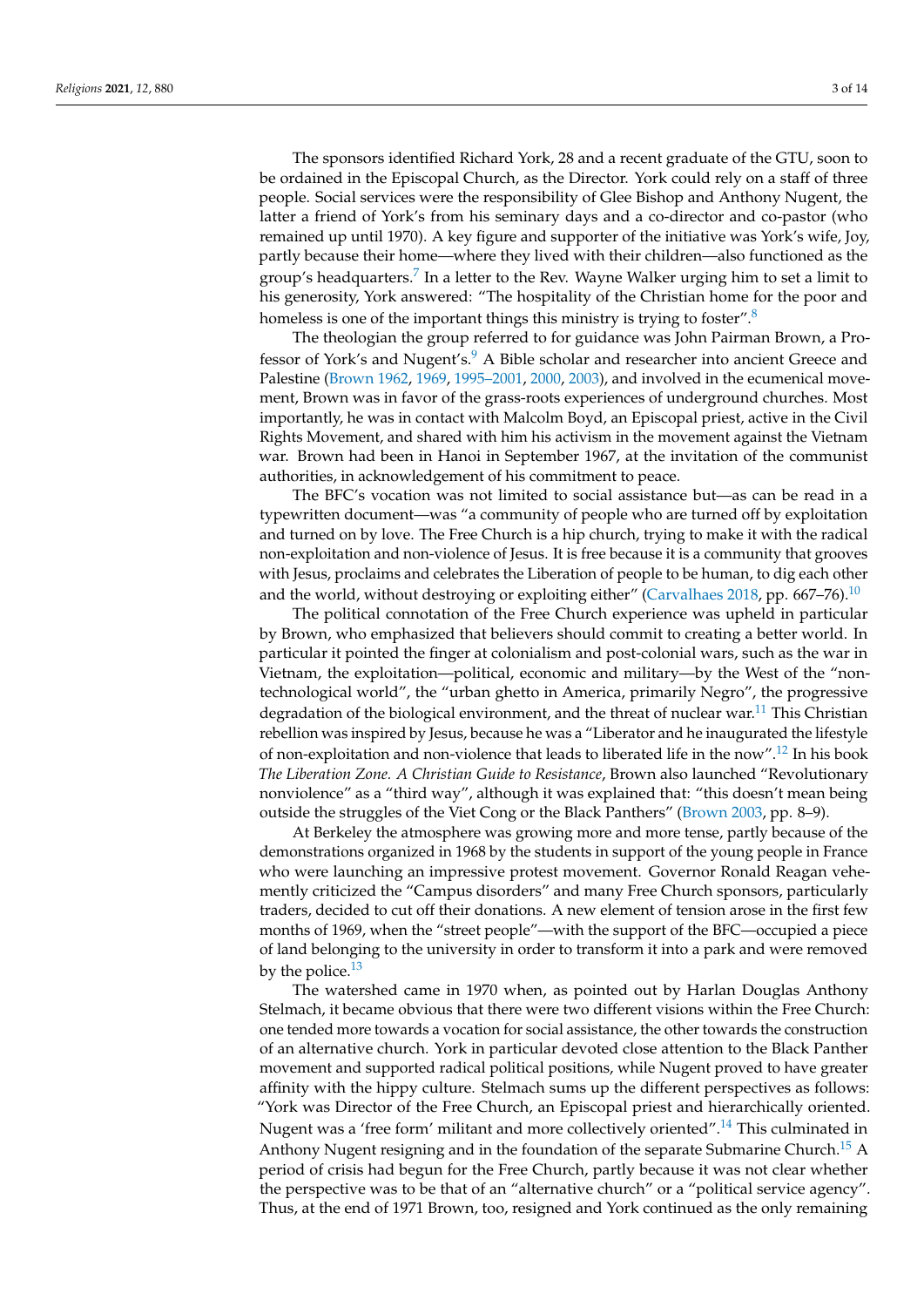member of staff. In September 1972, York took a sabbatical, and the Free Church ceased to exist. A leaflet signed the Free Church Collective explained the reasons for the end of this Christian experiment: "The last two many services which the Free Church rendered to Berkeley's South Campus community have been absorbed by agencies which we had helped to spawn, such as the Free Clinic or the Emergency Food Project". The document envisaged "new priorities", to be established and developed in response to the radical shift in the political and social climate of the country.<sup>[16](#page-10-15)</sup>

## <span id="page-3-0"></span>**3. The Journal Radical Religion**

The experience of the Free Church regrouped into the Radical Religion Collective (from 1974 named the Community for Religious Research and Education, CRRE), which, in winter 1973, began publishing a quarterly journal, *Radical Religion*. The journal took its name from an earlier journal with the same title, which had been published in the 1930s and edited by Reinhold Niebuhr when he was involved in the group Fellowship of Socialist Christians.[17](#page-10-16) Richard L. York became a member of the Collective, and most of the staff of the journal were students at the GTU, either in doctoral programs or in one of the various seminaries. Stelmach was a particularly important figure in this new editorial venture.<sup>[18](#page-10-17)</sup>

<span id="page-3-3"></span><span id="page-3-2"></span><span id="page-3-1"></span>The promoters of the project wished to make the journal's political objectives quite clear right from the beginning: "*Radical Religion* was conceived to fill a gap and meet the demands of a new situation on the left, and in particular within the religious left".<sup>[19](#page-10-18)</sup> This theoretical journal arose because there was no publication in the United States that placed the religious world in relation to revolutionary processes from an ecumenical point of view. *Radical Religion*—we read in the first issue of the journal—was committed to a socialist perspective and to a Marxist interpretation of the contradictions of contemporary society. Specifically: "Marxism has been used by Christians for putting faith and ideals into practice. This has happened historically in at least three different ways. First, without accepting philosophical components which contradicted their theology, Christians often employed Marxism as a tool for the analysis of society. Second, many Christians have found in Marxism a new authority and have used themes within Christianity to support a Marxist view of the world. Third, some have felt there to be almost a complete correspondence between Christianity and Marxism both philosophically and as the vision of the future".<sup>[20](#page-10-19)</sup>

<span id="page-3-4"></span>The journal did not wish to choose between the three hypotheses and so different feelings marked the attitude to Marxism held by the intellectuals who wrote for *Radical Religion*. What united believers was the conviction that religious belief and practice was not politically and economically always reactionary, and that—as Friedrich Engels and Karl Kautsky had already emphasized [\(Kautsky](#page-13-6) [1902\)](#page-13-6)—in the past particular religious groups and individuals had played a creative role in human affairs as a progressive force. In the 1970s political and religious revolutionary movements also existed, above all in some Latin American experiences.<sup>[21](#page-10-20)</sup>

<span id="page-3-5"></span>The journal took an interest in Latin America, afflicted by problems of poverty and backwardness. In the South America, mostly Catholic, where Spanish culture had merged with the lively indigenous tradition, a fruitful exchange had begun between Christianity and Marxism, resulting in the elaboration of the Theology of Liberation (predated by Father Laurence Bright, Domenican and author in 1966 of the book Christians and world freedom). Additionally, 1968 had also been the year of the Medellín Conference, during which the Latin American episcopates– following a radical reading of the *Populorum progressio—*had identified inequality, poverty and injustice as the problems the Church must tackle.

<span id="page-3-7"></span><span id="page-3-6"></span>*Radical Religion* took an interest in the figure of Paulo Freire—the subject of an arti-cle by James F. Conway<sup>[22](#page-10-21)</sup>—because the Brazilian pedagogue was a "one bridge-figure between Christianity and Marxism in Latin America". His book *Pedagogia do Oprimido* [\(Freire](#page-12-18) [1970\)](#page-12-18) combined Marxist methodology, critical consciousness and a dialectic analysis of reality with a concern for the underclasses who were illiterate and apolitical. Freire's action-reflection-praxis methodology, intrinsically Marxist, constituted the methodology of Liberation Theology.<sup>[23](#page-10-22)</sup> Camilo Torres, the guerrilla-priest killed in 1966 by the Colombian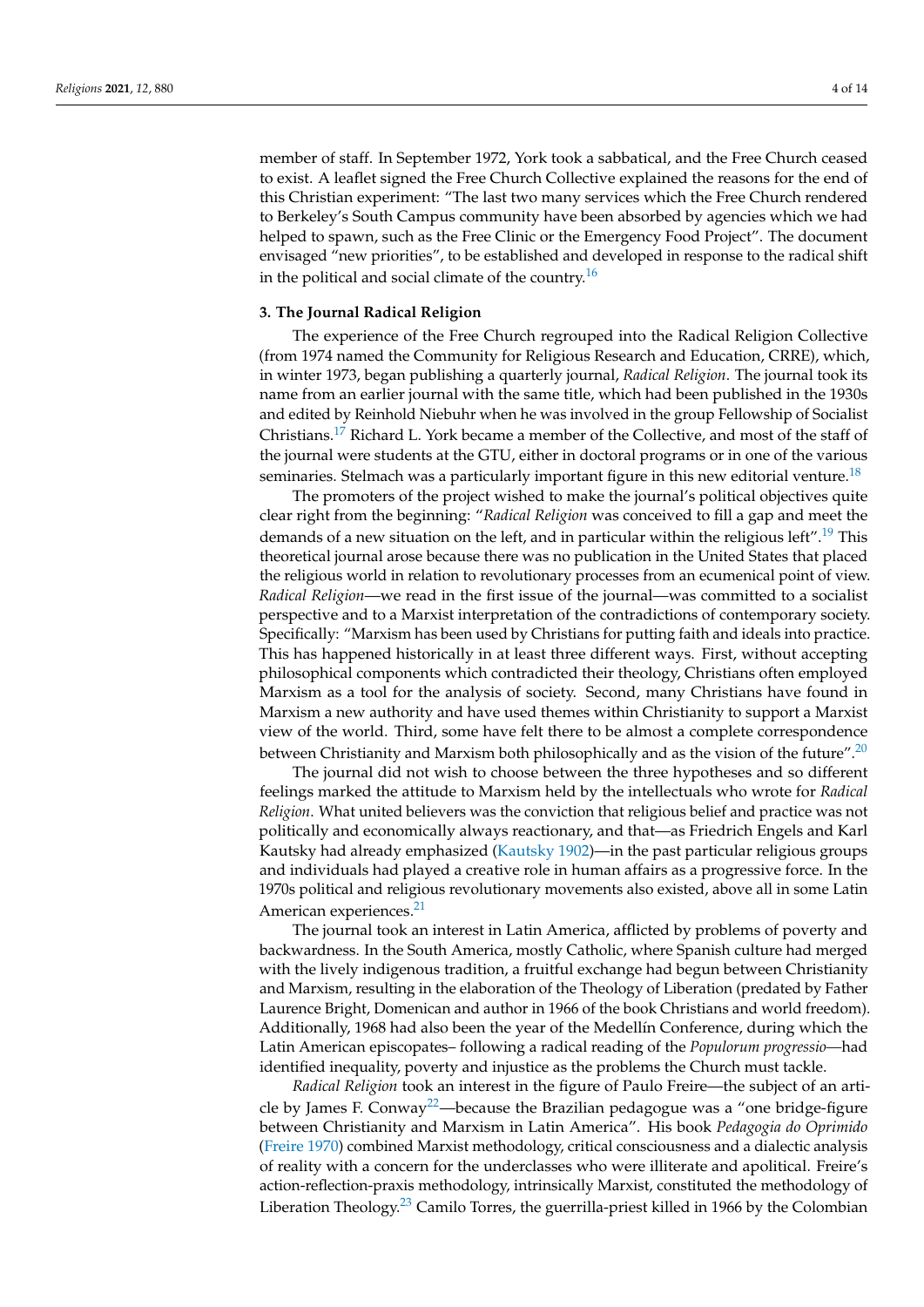army, also attracted attention. In the journal Michael Mckale emphasized that "a new theology is taking shape", and that new theology, which understood "the Gospel as a call for liberation from oppression and injustice, and for a life lived in freedom and community", had sprung "from below" in "the liberation struggles of people in Asia, America and Latin America". Mckale went on: "we believe that participation in the struggle of people for liberation is essential and must be expressed in the form of solidarity".<sup>[24](#page-10-23)</sup>

<span id="page-4-0"></span>Rick Edwards stressed the importance of the Christians for Socialism [\(Richard](#page-13-7) [1975;](#page-13-7) [Donoso Loero](#page-12-19) [1975\)](#page-12-19) experience in Chile in 1971 and recalled Fidel Castro's visit to Santiago at the end of that year, when he "declared in a dialogue with several hundred Chilean members of Christians for Socialism that Marxists now regard revolutionary Christians as 'strategic allies' in the Latin American struggle". Most importantly, Edwards emphasized that the situation in South America was different to that in the United States: in the USA the Leftist Christian vanguard were the Black, Puerto Rican, and Chicano clergy and laity who had organized in their own communities. Edwards hoped for organization and coordination of all the groups of U.S. Leftist Christians scattered over the national territory: the journal *Radical Religion* was meant to act as a disseminator of Left Christian thinking in the theological academic world.<sup>[25](#page-10-24)</sup>

<span id="page-4-2"></span><span id="page-4-1"></span>There was constant interest in Latin American events in the pages of the journal, but it had become clear from the start that the feelings and interests of the U.S. Left-wing Christians also regarded the claims for equal rights amongst women and black people as important. The second issue of *Radical Religion* concentrated on "Feminism & Religion" and emphasized that in the 1960s "women with a religious or theological orientation are turning the light of female experience and feminist perspective into religion". The articles in the special issue examined some of the ways in which the church and culture have been oppressive to women; others presented possibilities for re-examining human heritage through feminist lenses and thus revitalizing it, making it workable.<sup>[26](#page-10-25)</sup> Sheila Collins, in her article "A Feminist reading of History", did not fail to accuse "the Judeo-Christian religious system" of being at the bottom of the culture and prejudices that had discriminated against women in society.<sup>[27](#page-11-0)</sup> The article by Sally Gearhart, "The Lesbian & God-the-Father", was even more radical, arguing that "traditional Christian teaching was antithetical to any liberation ideology". Gearhart concluded: "so, as a woman, as a lesbian, I invite you not to attempt reform of the church. I invite you either to destroy it or to desert it. Personal integrity allows no other alternative".[28](#page-11-1)

<span id="page-4-4"></span><span id="page-4-3"></span>What the journal envisaged was not only women's liberation but also a "historical turning point:" a new connection between Christianity, socialism and feminism. This was what Sheila Collins dealt with in another article, arguing that "class antagonism generated by capitalist production is the chief contradiction", and hoping for "a new intersection between feminism and socialism" that could be one of the most fertile grounds for developing a theory and practice to transform the conditions engendered "by advanced capitalism in the industrialized world". Thus, "feminism brings to socialist praxis and liberation theology a concern for the transformation of everyday life, without which no movement for human social change can hope to be successful".<sup>[29](#page-11-2)</sup>

<span id="page-4-9"></span><span id="page-4-8"></span><span id="page-4-7"></span><span id="page-4-6"></span><span id="page-4-5"></span>Additionally, what was also evident in the pages of *Radical Religion* was the interest in the relations among African Americans, religion and liberation $30$  and the persuasion that not until racial discrimination had been overcome, would it be possible to obtain any radical reform of society, $31$  as had been clearly emphasized by theologians such as Gayraud S. Wilmore [\(Wilmore](#page-13-8) [1972\)](#page-13-8), and James Cone [\(Cone](#page-12-20) [1975\)](#page-12-20). The journal also published a document drawn up by the Christians for Socialism of Puerto Rico, in which they declared their "choice of national independence and socialism as a means for the creation of the appro-priate historical conditions for achieving a society of freedom". [\(Pinn](#page-13-9) [2012,](#page-13-9) pp. 453–70),<sup>[32](#page-11-5)</sup> Racial discrimination did not regard the black population alone, but also the First People: Nichail McKale interviewed Vine Deloria, Director of the National Congress of American Indians, $33$  who referred to the need for a theology that would make the most of differences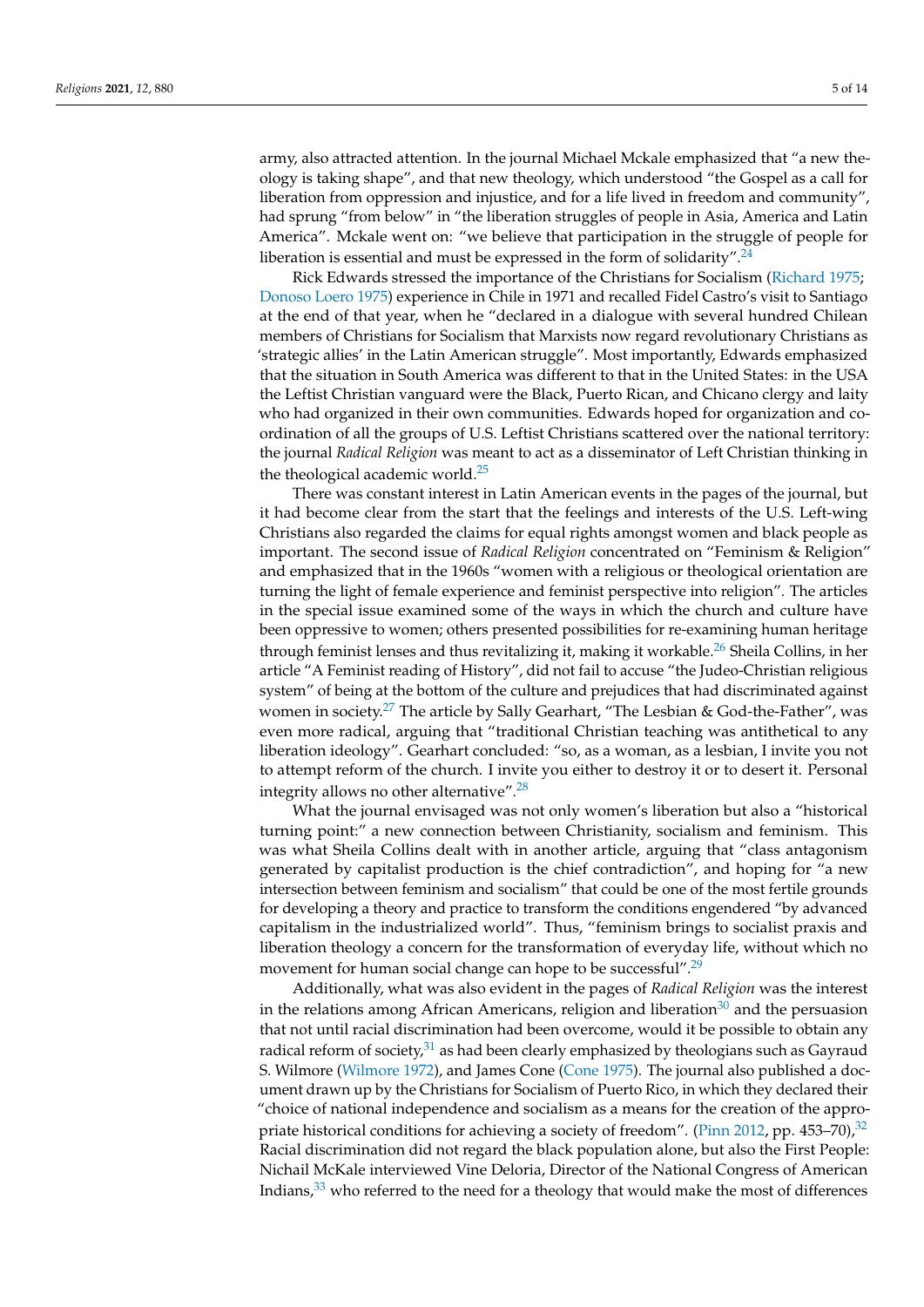<span id="page-5-0"></span>and take into account different cultural circumstances, in the belief that differences should not be considered negative values [\(Murray](#page-13-10) [2007\)](#page-13-10).<sup>[34](#page-11-7)</sup>

In the 1970s the American religious world also paid great attention to political and social issues. In an article entitled "Radical Evangelicalism", referring to the YMCA (Young Men's Christian Association) conference that was held in Chicago in November 1973 and at which the more radical currents of evangelicalism had proved to be the majority, Sharon Gallagher wrote in the pages of *Radical Religion*: "There are several reasons to hope for the continued growth of evangelical social concern and of radical evangelicalism. First, for people who claim the Bible is authoritative there is a basis for confrontation with the radicalism of its message. Secondly, the Church, unlike most movements, has always transcended divisions of class, race and sex. So, there is potential for a real movement of the people".<sup>[35](#page-11-8)</sup> In 1975 came the publication of a special issue on the "Implications of a class approach to the Bible". In the *Introduction* it was explained that the focus was "a social reading of the Bible"; it meant that communities could only be understood as structures under tension, involved in a constant struggle between established patterns that had become closed, and new more open patterns.<sup>[36](#page-11-9)</sup>

<span id="page-5-2"></span><span id="page-5-1"></span>Marxism was used to interpret society and the relations between economic systems and the Church. Henry Morrison—a member of the Episcopal Peace Fellowship and contributor to the Jesuit peace education program in the Pacific Northwest, *Pacem in terris* wrote: "As the contemporary crisis of capitalism deepens, the growing conflicts in capitalist society are inevitably reflected within the church". In the Episcopal Church, a sentiment had emerged which was "anti-imperialist and socialist and seeking an alliance, either organizationally or at least ideologically, with Marxism". Morrison also hoped for the organization of Christians on the Left from various American cities and believed that it was the job of *Radical Religion* to set out the theory for the project.<sup>[37](#page-11-10)</sup>

#### <span id="page-5-3"></span>**4. American Christians for Socialism**

<span id="page-5-5"></span><span id="page-5-4"></span>The experience of the Christians for Socialism takes its place in the long history of the relations between Christianity and Marxism which—widely analyzed—began in the second half of the nineteenth century and is marked by moments of exchange and of conflict [\(Lidtke](#page-13-11) [1966,](#page-13-11) pp. 250–73; [Prüfer](#page-13-12) [2002;](#page-13-12) [Pasture](#page-13-13) [2005,](#page-13-13) pp. 9–48; [Tranvouez](#page-13-14) [2011;](#page-13-14) [Dittrich](#page-12-21) [2014;](#page-12-21) [Saresella](#page-13-15) [2015,](#page-13-15) pp. 585–607; [Brewitt-Taylor](#page-12-22) [2018\)](#page-12-22): the most fruitful time for dialogue came during the 1960s and 1970s when, following the changes that the communist world was undergoing, interest in the ideas of Karl [Barth](#page-12-23) [\(1922\)](#page-12-23), and the new climate introduced into the Catholic Church by Vatican II, the said dialogue assumed theoretical connotations and political implications [\(Barrau](#page-12-24) [1998;](#page-12-24) [Pelletier](#page-13-16) [2002;](#page-13-16) [Corrin](#page-12-25) [2013;](#page-12-25) [Horn](#page-13-17) [2015;](#page-13-17) [Saresella](#page-13-18) [2016,](#page-13-18) pp. 46–68). The first group of Christians for Socialism came into being in Chile during the presidency of Salvador Allende: from 14 to 16 April 1971 in Santiago at a meeting of 80 priests who worked in poor neighborhoods and declared their proximity to the Theology of Liberation [\(Burdick and Hewitt](#page-12-26) [2000\)](#page-12-26). The group was soon joined by other priests and lay people and on 1 September the Secretariat of Priests of Christians for Socialism was formed, immediately setting itself the objective of widening the experience to other Christians in Latin America. The Chilean CPS groups elaborated certain basic points: acknowledgement of the class struggle as the element for interpreting the Latin American situation and the use of Marxism as a tool of analysis and criticism; the fight against the use of Christianity by the ruling classes as a justification for their social dominance; the convergence between the radical nature of their faith and radical political commitment [\(Ramos-Regidor](#page-13-19) [1977,](#page-13-19) pp. 20–21; [Sorge](#page-13-20) [1974,](#page-13-20) pp. 111–30; [Guzm](#page-12-27)án [1975\)](#page-12-27). The first meeting of Latin American Christians for Socialism (with the presence of Argentinians, Peruvians, Colombians and Mexicans) took place in Santiago in April 1972; however, the CPS also spread rapidly to other parts of the world. They took root in Europe: in Spain, where they began publishing the coordination bulletin *Cristianos por el socialism;*[38](#page-11-11) in Portugal where they were initially clandestine—as in Spain—because of the dictatorship, but later key figures in transforming society; $39$  in France, where they met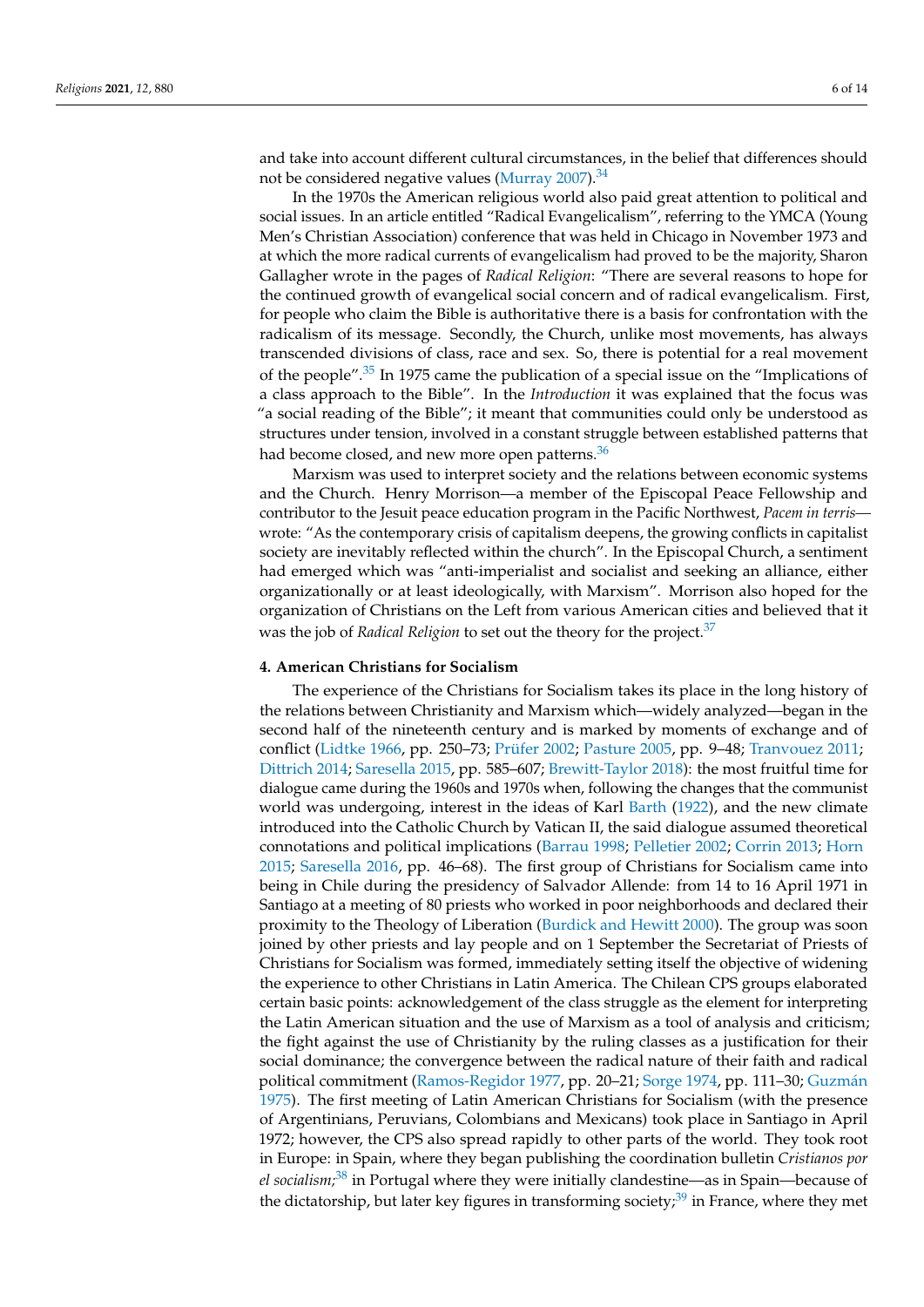<span id="page-6-0"></span>for the first time in Grenoble in November 1975; in Belgium, where the most important group—founded in April 1975—was located in Louvain; in Germany, with particularly strong roots in Frankfurt. $40$  A similar group also came into being in Canada, taking the name of Politisés chrétiens; the theologian referred to in this particular experience was Gregory Baum [\(Baum](#page-12-28) [1990,](#page-12-28) pp. 7–28). At Quebec City, from 6 to 13 April 1975, the first international conference of the  $CPS<sup>41</sup>$  $CPS<sup>41</sup>$  $CPS<sup>41</sup>$  took place with representatives of all the experiences from around the world taking part. $42$ 

<span id="page-6-2"></span><span id="page-6-1"></span>In the USA the movement took the name of American Christians toward Socialism (ACTS) and was founded at a meeting held in Washington at the beginning of May 1974. Unlike the Latin American experiences, in the United States the ACTS did include not only Catholics but many members belonged to the variegated world of Protestantism; they bore witness to the ecumenical spirit that marked the religious world at the time. Kathleen Schultz was National Executive Secretary and amongst the leaders were: Joe Holland, Joe Eldridge, Trish Ahern, Marge Schuler, Tom Quigley and Rick Edwards. The founding meeting was also attended by some believers from the Bay Area, including John Boonstra, Harlan Stelmach, Bruce Taylor, Mike McKale, Richard York and Tony Nugent.[43](#page-11-16) Militants involved in struggles for social justice, against the war in Vietnam and in grass-roots communities all converged together with the group. They were mostly white, middle-class intellectuals.

<span id="page-6-3"></span>During the founding meeting of the movement close attention to the religious experiences of the South American continent emerged distinctly and, in a letter dated 2 October 1974, Boonstra explained that: "the Bay Area group reached substantial agreement on the Santiago document" even though "there was consensus and anxiety to get this larger group together and begin discussing the implications of the document in a North America context".[44](#page-11-17)

<span id="page-6-4"></span>The sentiments of the Christians in North America led to a focus on the issue of civil rights, although there were many points they shared with the various different political and religious experiences in other continents: the left-wing Christians agreed with the adoption of a Marxist economic and political and thus critical analysis of society and a long-term commitment to the struggle for socialism. Most importantly, the ACTS stressed: "Marxism was understood as a tool of analysis, as a method of social change". These Christians were convinced that capitalism was antithetical to Christianity and that the basic values of Christian faith, expressed in the Bible and tradition, were undermined and destroyed by capitalism.[45](#page-11-18)

<span id="page-6-6"></span><span id="page-6-5"></span>The ACTS spread to various American cities: Chicago, Detroit; Madison and New York; even into Iowa. It was significant that they also spread to Northern California, with five subgroups, including San Francisco, Berkeley, Oakland, Palo Alto and San Joaquin Valley. $46$  The ACTS in the Bay Area were thus an important component of the national network, always informed of the issues at hand and called upon with regard to the choices to be made; in particular they were informed of the outcome of the meeting held in Paris on 15 September 1974 $47$  to organize the aforementioned conference in Canada, whilst four representatives of the Bay Area took part in the international conference in Quebec in 1975. The Canadian meeting gave a nationwide impulse to the ACTS and encouraged new action and reflections amongst Californian militants as well.

<span id="page-6-7"></span>In May 1975 the Bay Area groups drew up a document in which they reflected on the specific nature of the relationship between Christians and socialism in North America and argued the need to attain a socialist society through non-violent methods. The pacifist choice did not mean abandoning political struggle: the ACTS hoped for campaigns of denunciation and protest against American imperialism, agitation, strikes and attention to economic issues, minority issues and the anti-racist struggles of the Black Community, Chicanos, Puerto Ricans and Native Americans, the anti-sexist struggles of the women's movement, and institution-related struggles in schools, universities and churches.<sup>[48](#page-11-21)</sup>

<span id="page-6-8"></span>The Berkeley ACTS, too, in a document published in *Radical Religion*, believed that the "rediscovery of the Christian gospel as a prophetic and redemptive force for liberation from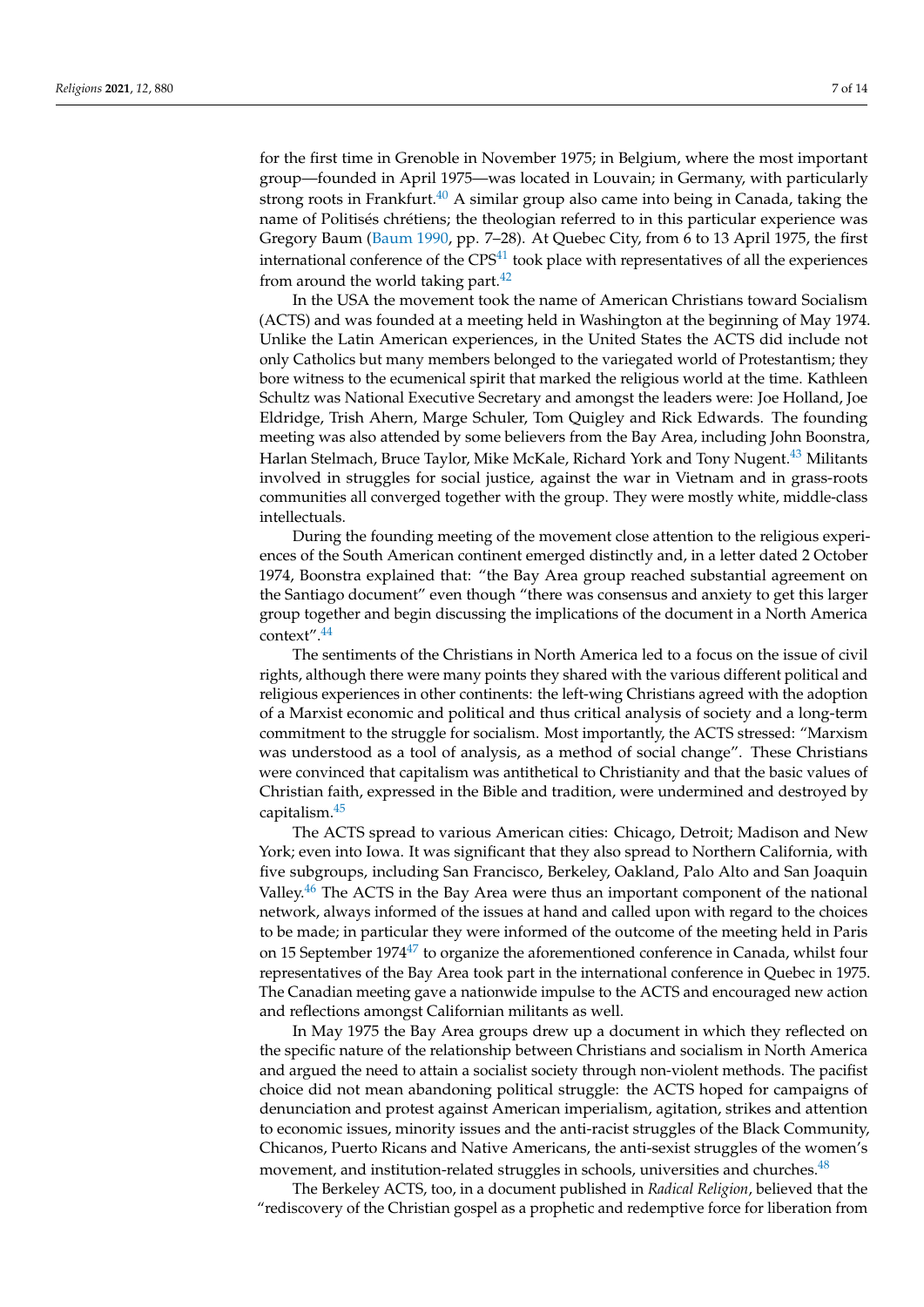<span id="page-7-0"></span>physical, social, economic, political, cultural and spiritual bondage" was an opportunity to move "toward a new and human socialist society". They also spoke of racism, "a form of structural discrimination based upon the power of whites to define their color as normative, all other groups being viewed as 'atypical' and 'inferior'".<sup>[49](#page-11-22)</sup> In 1979 the journal devoted a "Special Issue" to "Christians for Socialism USA". In it an "anonymous author" wondered: "Why were we in Viet Nam? Why had Blacks rioted in our city, and in Oakland above all? Why were the Latin American countries so poor?" The conclusion was that "only socialism and Marxism seem to be providing answers that my former liberal thinking could not provide".[50](#page-11-23)

### <span id="page-7-1"></span>**5. Toward Which Socialism?**

What becomes evident, on analyzing the positions assumed by the BFC group, the ACTS and the articles published by *Radical Religion*, is that the attention to Marxism underwent a change over the years: from general interest, it progressively moved towards a more sophisticated analysis, the fruit of reading and reflection. The turning point came halfway through the 1970s, when the experience of Christians for Socialism spread, and the journal started to assume a key role in the network of the American religious Left, opening up to an exchange of views with the culture of the international New Left.

<span id="page-7-2"></span>In an article in 1976 Henry Morrison joined the debate going on between Marxist intellectuals and Christians on the relationship between Humanism and Marxism. He wrote: "Both the Marxist and the Christian models of the ends of human existence show surprising congruence: the fulfilment of each person in the fulfilment of all people. Whether the science and ethic of Marxism and the symbolism of Christianity can converge in a common endeavor toward the liberation and fulfilment of each in all is the burning question of our age". Morrison stressed that in many parts of the world Marxists and progressive Christians were converging and even collaborating in a transcending praxis that pertaining to the reflections of the Frenchman Roger Garaudy [\(Bourg](#page-12-29) [2007,](#page-12-29) pp. 270–72).<sup>[51](#page-11-24)</sup> Morrison, however, declared that he was not quite convinced of the fact that, according to Garaudy, the differences between Marxism and Christianity could be easily overcome: "Marxist philosophy rejects the possibility of transcendence. Christians cannot assent to this philosophy without sacrificing the affirmation of God which is essential to their outlook". Morrison believed that Marxism coincided with atheism and, most importantly, that there was no need to rely on that political theory in order to transform society, because Christianity implicitly brought with it the prospect of radical change. $52$ 

<span id="page-7-3"></span>Denys Turner was of a different opinion and, in his article "Marxism and Christian Praxis", argued that: "Christianity was compatible with Marxism", indeed, Christians could be Marxists precisely because of their Christianity. Christians must accept that "Christian commitment was a private matter separable at all fundamentally from one's commitment to a historical, empirical institution". He concluded: "to retain my orthodoxy as a Christian, to remain in revolutionary continuity with the Church of Christ I must be Marxist".<sup>[53](#page-11-26)</sup>

<span id="page-7-4"></span>Turner, English philosopher and theologian, author in 1968 of *On the Philosophy of Karl Marx*, [\(Turner](#page-13-21) [1968\)](#page-13-21) in 1983 issued *Marxism and Christianity* (Oxford, Blackwell) [\(Turner](#page-13-22) [1983\)](#page-13-22) an important contribution to the ongoing Christian–Marxist dialogue. The fulcrum of his reasoning was of how Marx's particular arguments concerning the dehumanization of labor induced by the capitalist system resonated more closely with Christian social theory. The capitalist economic system treated people as things, alienated people from their potential, and encouraged people to seek selfishly, which was obviously not the way to the beloved "loving society" which Jesus and the churches symbolize. Thus, Turner argued that there was a natural affinity between authentic Christianity and Marxism because the later was an indictment of the conditions which prevent the actualization of the loving community of the former. This interpretation of the relationship between Christianity and Marxism was shared by many intellectuals, including the famous Terry Eagleton, author in 1966 of *The New Left Church* [\(Corrin](#page-12-30) [2018;](#page-12-30) [Eagleton](#page-12-31) [1966,](#page-12-31) [2011\)](#page-12-32).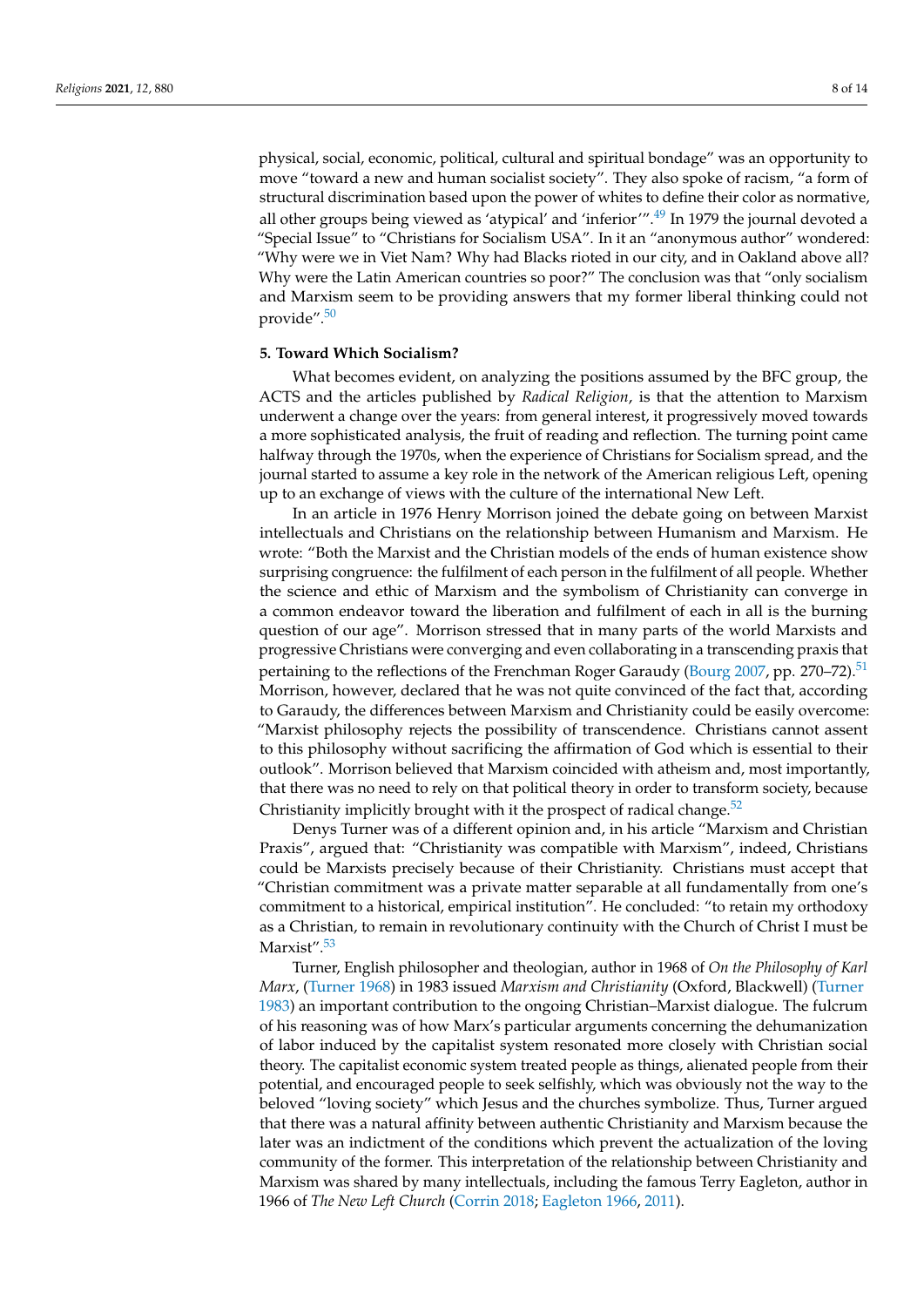What proved decisive for the journal was the criticism of the Soviet model, considered to be "socialism degenerated" because it denied the individual's right to decide his or her own destiny. The journal stated that it could not accept a form of socialism that overstepped its limits and attempted to take away the individual's right to the religious motivation of life or the right to publicly express these motivations and convictions, regardless of what is one's religious faith. This was "false socialism" and it did not promote the "human dignity proclaimed by the faith".<sup>[54](#page-11-27)</sup>

<span id="page-8-1"></span><span id="page-8-0"></span>*Radical Religion* was in search of a new sort of Marxism, that would overcome the limits of the Soviet model, which in 1956 had become evident to the whole world; it thus turned to the experiences of Western critical thought and in particular to the "Cultural Marxists" of the Frankfurt School, a reference point for the theorists of the New Left. The journal acknowledged the ability of Adorno, Horkheimer and Marcuse to provide a thorough analysis of the advanced capitalist world and its contradictions.<sup>[55](#page-11-28)</sup> Michael McKale wrote that the historical significance of the Frankfurt School was to have understood that Capitalism was no longer just an economic system or a mode of production, but a way of life and a mode of human relationships.<sup>[56](#page-11-29)</sup> In fact the journal was in contact with the Canadian Catholic theologian—of German origin—Gregory Baum, who supported the need to move beyond orthodox Marxist theory, recovering the critical spirit of the Frankfurt School, and believed that in the reflections of the German thinkers it was possible to identify elements for setting up a dialogue with the Christian world.<sup>[57](#page-11-30)</sup>

<span id="page-8-3"></span><span id="page-8-2"></span>*Radical Religion* also showed interest in Antonio Gramsci, to whom Henry Mottu devoted a long article. The author focused on how the Italian Marxist, "in a much more original fashion than Lenin, saw in Marxism a global philosophy which he called 'the philosophy of praxis' understood as a "movement of intellectual and moral reform". Gramsci's was "a philosophy which was also politics and a form of politics which was also a philosophy". The phenomenon of religion must be included in this analysis or one would neglect "an important aspect of the life of the masses and would be unfaithful to the whole scope of the program".<sup>[58](#page-11-31)</sup>

<span id="page-8-4"></span>The journal also gave proof of close attention to the elaborations going on in the Marxist world in America, evident in its review of Harry Braverman's book *Labor and Monopoly Capital*, issued in 1974 by Monthly Review Press [\(Braverman](#page-12-33) [1974\)](#page-12-33), in which the Marxist author developed Marx's writings on the impact of capitalist industrial growth on the labor process, with specific regard to the growth of oligopolistic industries and giant corporations.<sup>[59](#page-11-32)</sup> Interest was also aroused by the publication of Harry Samuel Magdoff's *Imperialism; from the Colonial Age to the Present*, also by Monthly Review Press, in 1978. Magdoff, who in 1969 had published the highly successful book *The Age of Imperialism*, had been co-editing the journal *Monthly Review* with Paul Sweezy<sup>[60](#page-11-33)</sup> since 1971.

<span id="page-8-6"></span><span id="page-8-5"></span>These impulses from western Marxism added to the elaborations that had been emerging in Latin America since the end of the 1960s. Particularly worthy of note are the positive judgements of *Radical Religion*, both concerning the Theology of Liberation, and the Cuban communist experience. In a review of Ernesto Cardenal's book, *In Cuba* [\(Cardenal](#page-12-34) [1974\)](#page-12-34), Boonstra complained that most literary accounts of life in Cuba came to US citizens via teams of journalist accompanying various US government officials invited on fact-finding trips to Cuba. This had led to a distorted view of reality on the Caribbean island, which Cardenal's book had finally managed to unmask. $61$ 

<span id="page-8-8"></span><span id="page-8-7"></span>However, it was mainly Nicaragua where a happy medium had been obtained between Christianity and socialism following the 1979 revolution. *Radical Religion* published an article by Steve Unruhe in which he emphasized that the Sandinista revolution was a Christian one: "it was impossible to differentiate between 'the Church' and support for the revolution, because the Sandinistas are often the same people who sit in the pews on Sunday mornings, who sing in the choirs, who attend catechism and Bible study groups, and who were seminary students". The article concluded: "The uniting of the Church with the Sandinista revolution, each helping shape the other, has perhaps opened a new era in Latin America".[62](#page-12-35) Indeed, many Catholic Marxists travelled to the Central-American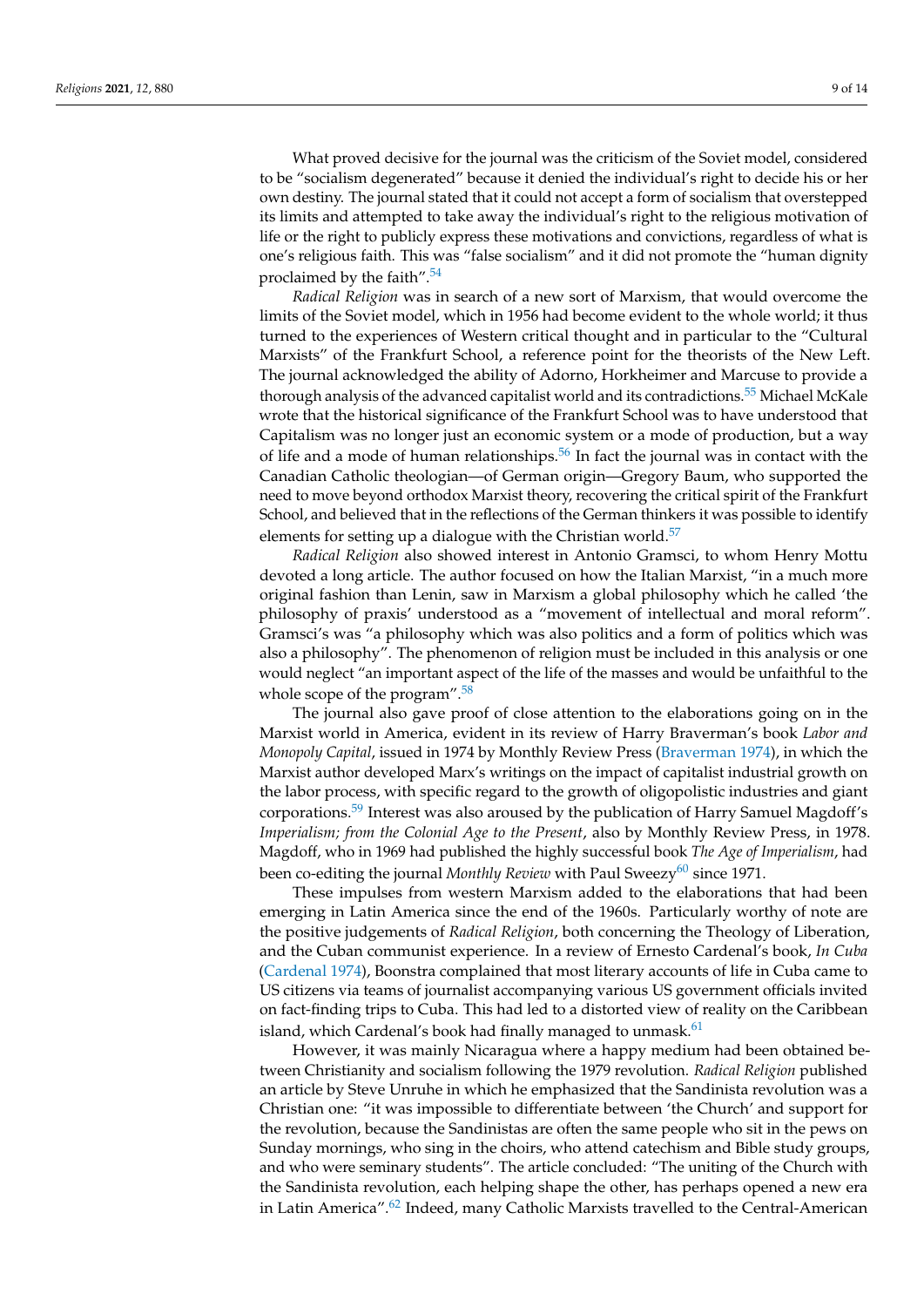country in the belief that a Christian society could be created there, amongst them the Italian leader of Christians for Socialism, Giulio Girardi [\(Saresella](#page-13-23) [2018,](#page-13-23) pp. 525–49).

<span id="page-9-0"></span>At the end of the 1970s the international climate changed. In 1978 John Paul II became Pope and his pontificate was marked by strong polemics against communism. Lee Cormie, the Canadian theologian and a contributor to *Radical Religion* did not fail to stress the "confusion and conflict" caused by the new direction of the pontificate, as well as the polemics over liberation theology and its use of Marxist analysis at the conference of Latin American Catholic Bishops at Puebla".<sup>[63](#page-12-36)</sup> In 1980 Reagan won the U.S. presidential elections, with the support of a section of the American religious world that wished to return to the traditional values of Christian morality [\(Winner](#page-13-24) [2009,](#page-13-24) pp. 181–98). In a letter to the board of editors of *Radical Religion* Boonstra admitted that the "Religious New Right played a key role in the Reagan victory". Additionally, he added: "The Religious New Right is contributing to the creation of a climate of intolerance that threatens basic constitutional rights".[64](#page-12-37)

<span id="page-9-3"></span><span id="page-9-2"></span><span id="page-9-1"></span>*Radical Religion* thus decided to devote two special issues to the U.S. conservative religious world to try and understand the profound transformation that the country's religious and political culture was undergoing. In 1981 the special issue  $65$  "Religious New Right. Part 1" was published, but the second issue, already planned and ready with its index of contributors, never came out, because the journal closed due to the economic difficulties it had accumulated ( $Rolsky 2021$ , p. 171).<sup>[66](#page-12-39)</sup> Appeals were launched for new subscriptions but times had changed and soon the energies of the ACTS, too, dwindled. The international movement of Christians for Socialism was never officially closed but it lost momentum and then gradually died out because of the change in the international climate.

#### **6. Conclusions**

The present essay reveals a significant local, religious and political situation at the heart of the protests of the 1960s and 1970s. In particular, there emerged the intention of a group of men and women to tackle the issues and challenges that were agitating various parts of the globe in those same years. The believers at Berkeley were attentive to what was going on in Latin America, took an interest in the Theology of Liberation and at the same time were open to reflections arising in Europe and the United States in the area of Marxism, in search—after the 1956 crisis—of a new theoretical model. A distinct internationalism and corresponding radicalization would be noted especially from 1968 onwards.

The outcomes of this quest were not always clear and unequivocal, but they did give proof of the leaning towards an ideal, which was to be destroyed by the conservative backlash in the 1980s. For a long time, the radical reform movements remained an important and visible undercurrent, and the lessons of these experiences remained long after the movement itself had subsided. It appears to be no coincidence that in November 1999 in Seattle—once again on the West Coast—50,000 people came out onto the streets to protest against the third World Trade Organization conference, giving rise to the "no-global" movement, which was to spread to Latin America and Europe. The experience harbored various different humors and was more of a mass movement rather than an outcome of efforts by a small elite, but it still consisted of believers (Protestants and Catholics) and people from the Left, with the ambition of creating a world that would listen to the needs of the world's poorest.

It is important to underline that most authors appearing in *Radical Religion* remained solidly cultural Marxists and now hold University posts and write articles and books about the lesson they learned, thus deepening both their critique and their practice. So not only are there latent forces willing to boil up in movements such as "anti-globalization", "occupy Wall Street" or the "Me-Too", but a sustained and explicit cultural teaching that continues to be presented in a robust manner.

**Funding:** This research received no external funding.

**Institutional Review Board Statement:** Not applicable.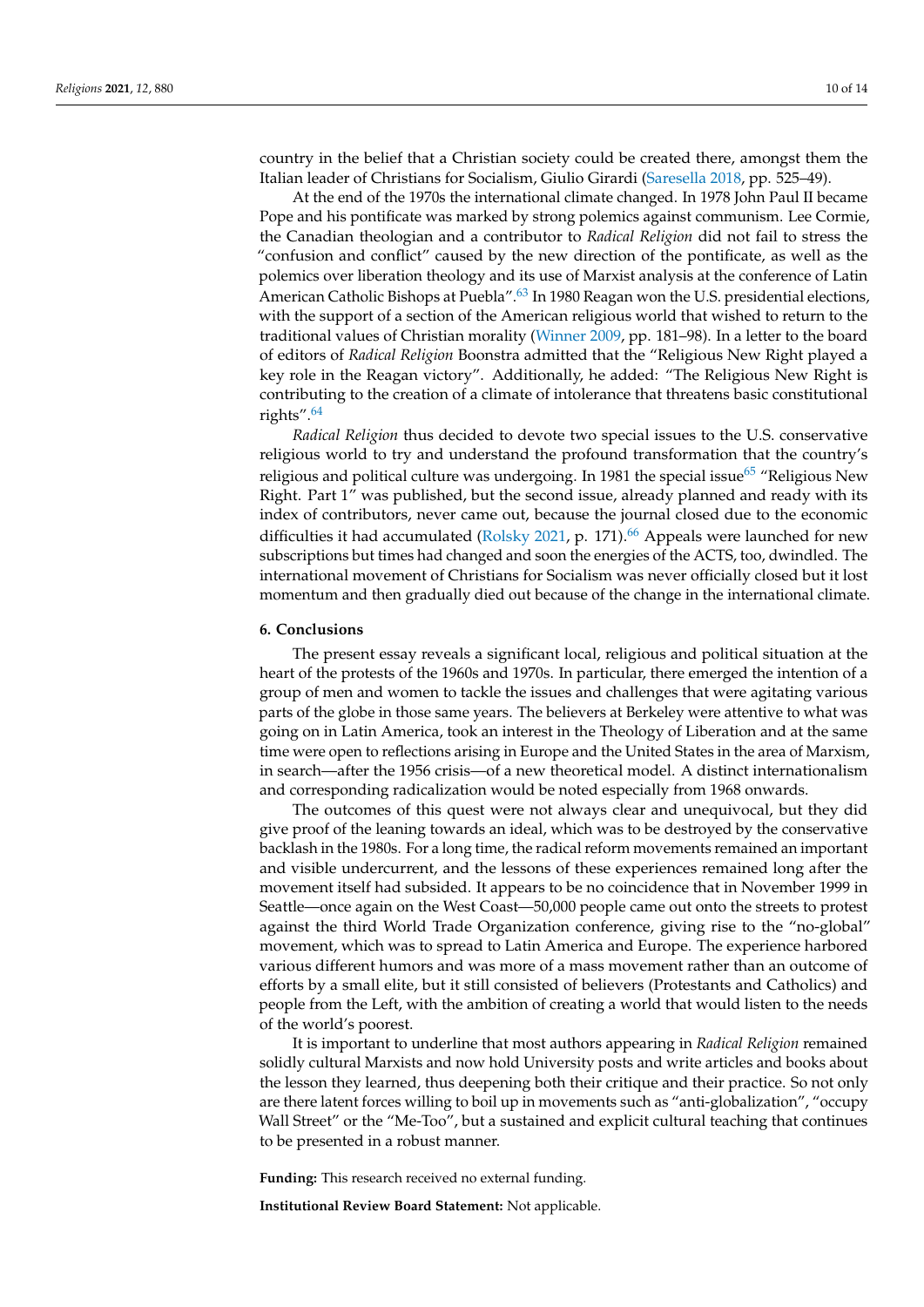**Informed Consent Statement:** Not applicable.

**Data Availability Statement:** Not applicable.

**Conflicts of Interest:** The author declares no conflict of interest.

#### **Notes**

- <span id="page-10-0"></span><sup>[1](#page-1-0)</sup> See [https://www.gtu.edu/about/history,](https://www.gtu.edu/about/history) (Accessed on 13 September 2019).
- <span id="page-10-1"></span><sup>[2](#page-1-1)</sup> Richard L. York, "Typewritten document", 17 November 1959. Berkeley Free Church Collection, GTU 89-5-016, The Graduate Theological Union Archives, Berkeley, CA, box 1, 1959–1967, f. 3.
- <span id="page-10-2"></span>[3](#page-1-2) "Typewritten document", BFC Collection, GTU 89-5-016, The GTU Archives, box 1, 1959–1967, f. 1.
- <span id="page-10-3"></span>[4](#page-1-3) See the monographic issue "The Berkeley Student Today", *California Monteley*, Dick Erickson ed., February 1966: 5. See also "65 More Draft Objectors Arrested", *Oakland Tribune*, 18 October 1967: 1; Mike and Jim Carberry, "23 Injured, 26 Arrested in Newest Induction Center Demonstration", *Berkeley Daily Gazette*, 21 October 1967: 1.
- <span id="page-10-4"></span>[5](#page-1-4) Letter from Chavez to York, September 1966, BFC Collection, GTU 89-5-016, GTU Archives, box 1, 1959–1967, f. 21.
- <span id="page-10-5"></span>[6](#page-1-5) "Typewritten document" by Rev. Wayne Walker (Business Administrator Presbyterian Church, Berkeley), 20 June 1967, in BFC Collection, GTU 89-5-016, GTU Archives, box 1, 1959–1967, f. 30.
- <span id="page-10-6"></span>[7](#page-2-0) "Typewritten document" with guidelines for guests on the rules of the 'Free Church House', s.d., in BFC Collection, GTU 89-5-016, GTU Archives, box 1, 1959–1967, f. 30.
- <span id="page-10-7"></span>[8](#page-2-1) Letter from York to Walker, 22 August 1967, in BFC Collection, GTU 89-5-016, GTU Archives, box 1, 1959–1967, f. 30.
- <span id="page-10-8"></span><sup>[9](#page-2-2)</sup> Before becoming a Minister of the Free Church, Rev. Brown had been Professor of Christian Ethics and the New Testament at the Church Divinity School of Pacific but his contract had not been renewed because of the position he assumed on peace and civil rights ("John Pairman Brown droped at CDSP", *The Witness* 30 March 1967: 1–2).
- <span id="page-10-9"></span>[10](#page-2-3) "Typewritten document" by the Free Church, s.d. BFC Collection, GTU 89-5-016, GTU Archives, Berkeley, CA, box 1, 1959–1967, f. 40.
- <span id="page-10-10"></span><sup>[11](#page-2-4)</sup> Typewritten document by Brown, "A Call to Covenant", Berkeley, Aug., 5, 1967. BFC Collection, GTU 89-5-016, GTU Archives, box 1, 1959–1967, f. 25.
- <span id="page-10-11"></span>[12](#page-2-5) Sermon by Brown "In the Middle of Things". 20 December 1967. BFC Collection, GTU 89-5-016, GTU Archives, box 1, 1959–1967, f. 26.
- <span id="page-10-12"></span>[13](#page-2-6) The episodes are described in the graduation thesis: Harlan Douglas Anthony Stelmach, *Berkeley Free Church and Radical Church Movement (1967–1972)*, presented to the Faculty of the Graduate Theological Union, Berkeley, 15 May 1977.
- <span id="page-10-13"></span>[14](#page-2-7) Harlan Douglas Anthony Stelmach, *Berkeley Free Church and Radical Church Movement (1967–1972)*, 66.
- <span id="page-10-14"></span><sup>[15](#page-2-8)</sup> It was an affiliate of the National Council of Churches (Presbyterain church above all) spawned by a group of radical seminarians who were very much critical of "Liberals".
- <span id="page-10-15"></span>[16](#page-3-0) Leaflet "The Berkeley Free Church", 1973. *Radical Religion: A Quarterly Journal of Critical Opinion*, Graduate Theological Union Archives, Berkeley, CA; Radical Religion Working Files (1973–1984); box-folder 1: 17.
- <span id="page-10-16"></span>[17](#page-3-1) "Introduction", *Radical Religion* 1 (Winter 1973): 3–5.
- <span id="page-10-17"></span><sup>[18](#page-3-2)</sup> Throughout the life of the journal, the membership of the Collective changed. Each issue prints the names of the people who formed the Collective as well as those who contributed to or in other ways helped with that issue. Those who were part of the Radical Religion Collective in 1975 were: Betsy Brenneman, John Boonstra, Molly Dougherty, Norman K. Gottwald, Jeanne Gross, Michael McKale, Richard York, Paul Rohrdanz, Harlan Stelmach, Bruce Taylor, Alan Tobey and Ellen K. Wondra.
- <span id="page-10-18"></span>[19](#page-3-3) Leaflet. "Why a new journal"? *Radical Religion*, 1973, GTU Archives, Radical Religion Working Files (1973–1984); box-folder 1: 17. 20 February 1974: RR has 800 subscriptions; 400 bookstore sales. It also receives 500 dollars from the United Methodist Church.
- <span id="page-10-19"></span>[20](#page-3-4) "Introduction", *Radical Religion*, 1, (Winter 1973): 3–5. The issue was prepared by the following people working collectively: Edith Black, Donald Heinz, Linda Moyer, James Soderberg, Harlan Stelmach, Bruce Taylor. Richard York and Tony Nugent were also part of the group.
- <span id="page-10-20"></span>[21](#page-3-5) Typewritten document, *Radical Religion*, undated, in Radical Religion Graduate Theological Union Archives, GTU, Radical Religion Working Files (1973–1984); box-folder 1: 28.
- <span id="page-10-21"></span> $22$  Conway, who served for four years as Catholic chaplain at the University of Berkeley, later moving to Latin America. He authored the book *Marx and Jesus*.
- <span id="page-10-22"></span>[23](#page-3-7) James Conway, "Toward New Models for Christian Radicals", *Radical Religion* 1 (Winter 1973): 26–29.
- <span id="page-10-23"></span>[24](#page-4-0) Michael Mckale, "Introduction", *Radical Religion* 4 (1976): 3.
- <span id="page-10-24"></span>[25](#page-4-1) Rick Edwards, "Uniting Christians of the Left". *Radical Religion* 1 (Winter 1973): 36–40. Edwards had also published "Camilo/Cuba/Religion. An Interview with Sergio Martinez", *Radical Religion* 1 (1975): 54–56.
- <span id="page-10-25"></span>[26](#page-4-2) "Introduction". *Radical Religion*, 1, (29 April 1974): 3.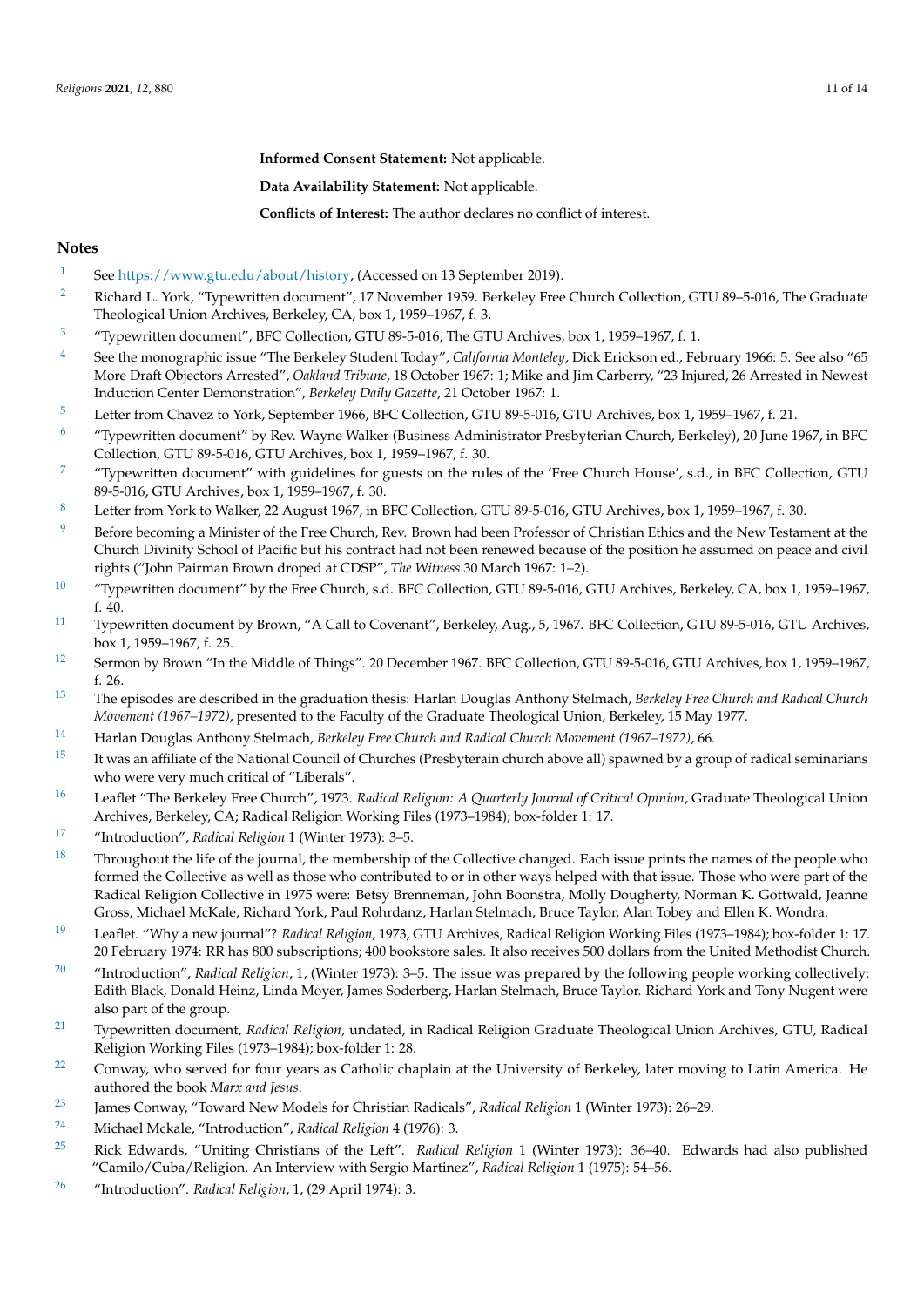- <span id="page-11-0"></span>Sheila Collins, "A Feminist reading of History". *Radical Religion* 2 (29 April 1974): 12–17.
- <span id="page-11-1"></span>Sally Gearhart, "The Lesbian & God-the-Father", *Radical Religion* 2 (29 April 1974): 19–21.
- <span id="page-11-2"></span>Sheila Collins, "Historical Turning Point: Feminism and Socialism", *Radical Religion* 2 (29 March 1977): 5–11.
- <span id="page-11-3"></span>Wilson J. Moses, "Black Christians and the Doctrine of Resistance", *Radical Religion* 1 (1976): 41–46.
- <span id="page-11-4"></span>Archie Jr. Smith, "Black Reflection on the Study of the New Religious Consciousness", *Radical Religion* 1 (1978): 31–36.
- <span id="page-11-5"></span>"Christians for Socialism in Puerto Rico: a document", *Radical Religion*, 1, (1976): 47–51.
- <span id="page-11-6"></span>Deloria graduated in the Lutheran School of Theology in Rock Island, Illinois.
- <span id="page-11-7"></span><sup>[34](#page-5-0)</sup> Michael McKale, "From Reservation to Global Society: American Culture, Liberation and the Native American. An intervew to Vine Deloria", *Radical Religion* 4 (4 March 1976): 49–58.
- <span id="page-11-8"></span> Sharon Gallagher, "Radical Evangelicalism", *Radical Religion* 3–4 (24 September 1976): 61–65. See Eskridge, *God's Forever*, 97–98, 262.
- <span id="page-11-9"></span>Radical Religion Collective, "Introduction", *Radical Religion* 2–3 (1975): 2–6.
- <span id="page-11-10"></span>Henry Morrison, "Organization and strategy for Socialist Christians", *Radical Religion*, 1, (1975): 22–27.
- <span id="page-11-11"></span> Some issues of the bulletin are to be found in: Fondo Giulio Girardi, Fondazione Basso (Rome, Italy), busta 29 (temporary catalogue).
- <span id="page-11-12"></span> "Cristiani per il socialismo in Portogallo", *Idoc internazionale* November 18/19, 15/30, 1974: 34–39; "Costituiti in Portogallo o Cristiani per il socialismo", *Com Nuovi Tempi* I (20 October 1974): 3, 1; "Cristiani in un contesto di classe", *Com Nuovi Tempi* I (20 ottobre 1974): 3, 11.
- <span id="page-11-13"></span><sup>[40](#page-6-0)</sup> "Troisième réunion du comité européen de Chrétiens pour le socialisme", Fondo Giulio Girardi, Fondazione Basso (Rome, Italy), busta 29 (temporary catalogue).
- <span id="page-11-14"></span> *Chrétiens pour le socialisme. Rencontre international chrétiens pour le socialisme: document de travail*. Quebec:1975, Fondo Giulio Girardi, Fondazione Basso (Roma), busta 29 (temporary catalogue).
- <span id="page-11-15"></span> Benny Lauret, "Chrétiens pour le socialisme. Pas question de construire une église de gauche", *Témoignage Chrétien*, 1, (15 Janvier 1976): 19–20.
- <span id="page-11-16"></span> The list of people attending the meeting is in Radical Religion, GTU Archives, series 6. Americans Towards Christian Socialism ACTS, Bay Area Group Files, box-folder 7: 39.
- <span id="page-11-17"></span> Letter from John Boonstra to Marge Schuler, 12 October 1974; in *Radical Religion: A Quarterly Journal of Critical Opinion*, GTU Archives, Berkeley, CA; series 6. Americans Towards Christian Socialism ACTS, Bay Area Group Files, box-folder 7: 39.
- <span id="page-11-18"></span>"Christians for socialism in the United States", *Radical Religion* 1 (1976): 52–54.
- <span id="page-11-19"></span>Gregory Caldwell, Katheleen Schultz and Duane Shank, "Introduction", *Radical Religion* 3–4 (1979): 3–6.
- <span id="page-11-20"></span> Letter from Hernan Leemrijse to 'dear friends' (member of ACTS of the Bay Area), Paris 26 September 1974, in *Radical Religion*, GTU Archives, Berkeley, CA; series 6. Americans Towards Christian Socialism ACTS, Bay Area Group Files, box-folder 7:39.
- <span id="page-11-21"></span> Provisional working document of Bay Area Group Toward Organizing, May 1975, in *Radical Religion*, GTU Archives, Berkeley, CA; series 6. Americans Towards Christian Socialism ACTS, Bay Area Group Files, box-folder 7:39.
- <span id="page-11-22"></span>The Berkeley sub-group of ACTS, "Christians for Socialism in the United States", *Radical Religion* 1 (October 1976), pp. 52–54.
- <span id="page-11-23"></span>"Why I am Christian and Marxist", *Radical Religion* 3–4 (2 November 1979): 33–36.
- <span id="page-11-24"></span> The philosopher Garaudy, who had authored the book *L'Eglise, le communisme et les chretiens* as early as 1949, was a member of the political office of the French Communist Party.
- <span id="page-11-25"></span>Henry Morrison, "Theoretical Questions of Marxist-Christian Unity", *Radical Religion* 4 (1976), pp. 32–37.
- <span id="page-11-26"></span>Denys Turner, "Marxism and Christian Praxis", *Radical Religion* 4 (1976): 38–43.
- <span id="page-11-27"></span>"Editorial", *Radical Religion* 2 (17 November 1980): 60.
- <span id="page-11-28"></span>"Introduction", *Radical Religion* 3–4 (February 1978): 3–5.
- <span id="page-11-29"></span> Michael McKale, "Capitalism vs. Democracy: the Ruling class and politics of everyday life" *Radical Religion* 3–4 (February 1978): 38–57.
- <span id="page-11-30"></span> Baum reviewed Daniel Bell's book, *The Cultural Contradictions of Capitalism* for *Radical Religion* (Gregory Baum, "The Cultural Contradictions of Capitalism", *Radical Religion*, 3–4, (February 1978): 81–83). Proof of the journal's attention to Baum also comes from the review of his book *Religion and Alienation* (David Ardagh, "Review of the book by Gregory Baum, *Religion and Alienation*" *Radical Religion* 2 (1978): 53–55.
- <span id="page-11-31"></span>Henry Mottu, "The Theological Critique of Religion and Popular Religion", *Radical Religion* 1 (1978): 4–15.
- <span id="page-11-32"></span> Rosalyn Baxandall, Elisabeth Ewen and Linda Gordon, "Labor and Monopoly Capital", *Radical Religion* 2 (29 March 1977): 57–60. Johnson, Steve. "Imperialism", *Radical Religion* 2 (1978): 52–53.
- <span id="page-11-33"></span>
- <span id="page-11-34"></span>John Boonstra, "In Cuba", *Radical Religion* 4 (4 March 1976): 59–60.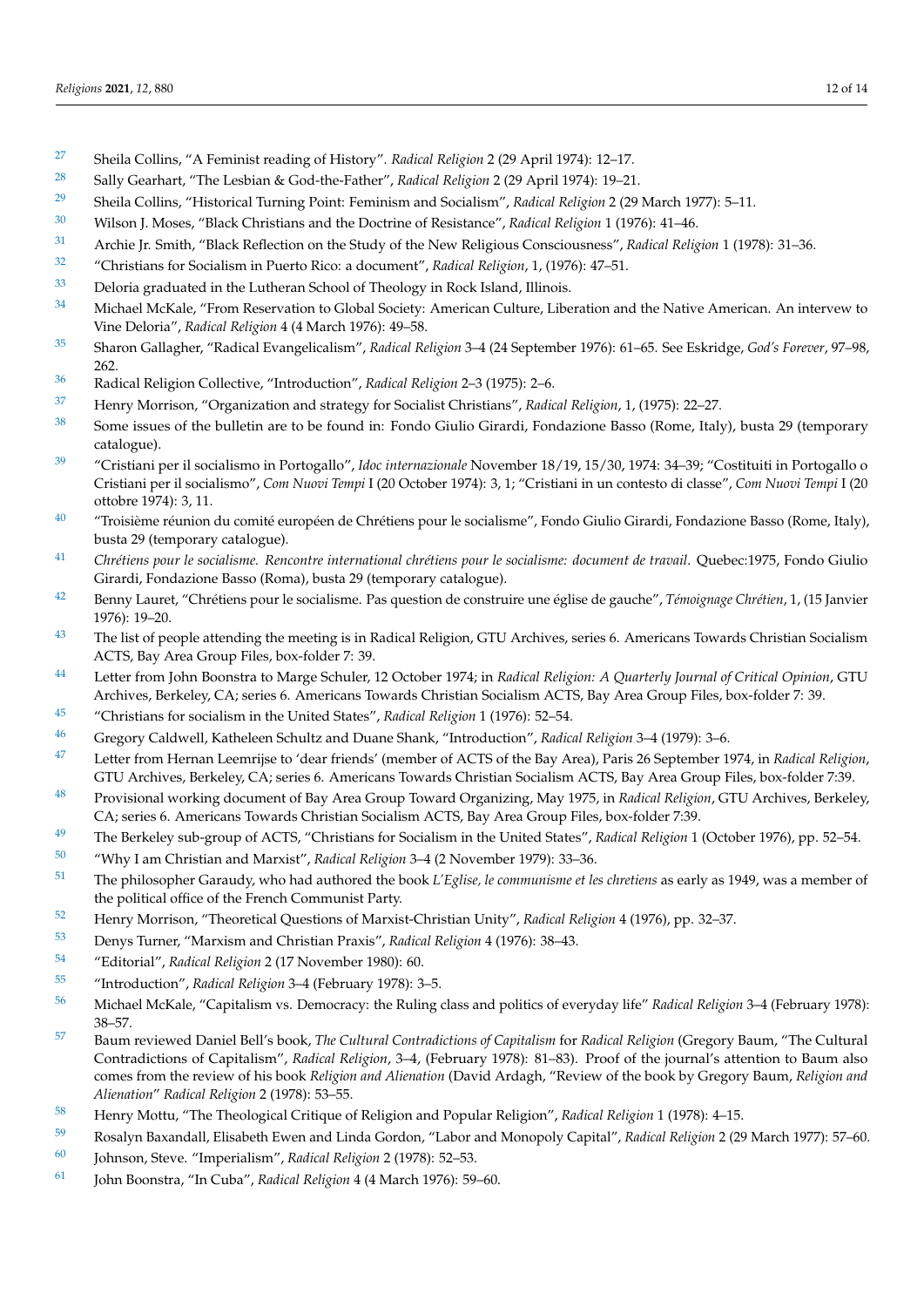- <span id="page-12-35"></span>[62](#page-8-8) Steve Unruhe, "The Eyes of Latin America are on us: Nicaragua and the Continuing Revolution", *Radical Religion*, 1, (November 1980): 55–60.
- <span id="page-12-36"></span>[63](#page-9-0) Lee Cormie, "Marxism & Christianity: Convergence or Conflict?", *Radical Religion* 3–4 (2 November 1979): 22–24.
- <span id="page-12-37"></span>[64](#page-9-1) Letter from John Boonstra to 'Dear Friends', on *Radical Religion* headed notepaper, March 1981, in *Radical Religion: A Quarterly Journal of Critical Opinion*. Berkeley, CA: Graduate Theological Union Archives; Radical Religion Working Files (1973–1984); box-folder 2: 7.
- <span id="page-12-38"></span>[65](#page-9-2) *Radical Religion*, 4 (1981) is the last issue.
- <span id="page-12-39"></span>[66](#page-9-3) Letter from Laura Magnani to 'Dear Subscriber', September 30, 1981, in *Radical Religion: A Quarterly Journal of Critical Opinion*. Berkeley, CA: Graduate Theological Union Archives; Radical Religion Working Files (1973–1984); box-folder 2: 1.

## **References**

<span id="page-12-24"></span>Barrau, Grégory. 1998. *Le Mai '68 des Catholiques*. Paris: Atelier.

<span id="page-12-8"></span>Barringer, Mark. 2011. Antiwar Movement, U.S. In *Encyclopedia of the Vietnam War: A Political, Social, and Military History*. Edited by Spencer C. Tucker. Santa Barbara: ABC-CLIO.

- <span id="page-12-23"></span>Barth, Karl. 1922. *Der Römerbrief*. Munich: Kaiser.
- <span id="page-12-28"></span>Baum, Gregory. 1990. Politisés Chrétiens: A Christian-Marxist Network in Quebec, 1974–1982. *Studies in Political Economy* 1: 7–28. [\[CrossRef\]](http://doi.org/10.1080/19187033.1990.11675482)
- <span id="page-12-33"></span><span id="page-12-29"></span>Bourg, Julian. 2007. *From Revolution to Ethics: May 1968 and Contemporary French Thought*. Montreal: McGill-Queen's University Press. Braverman, Harry. 1974. *Labor and Monopoly Capital*. New York: Monthly Review Press.
- <span id="page-12-22"></span>Brewitt-Taylor, Sam. 2018. *Christian Radicalism in the Church of England and the Invention of the British Sixties, 1957–1970: The Hope of a World Transformed*. Oxford: Oxford University Press.
- <span id="page-12-12"></span>Brown, John P. 1962. *The Displaced Person's Almanac*. Boston: Beacon.
- <span id="page-12-13"></span>Brown, John P. 1969. *The Liberated Zone*. Richmond: John Knox.
- <span id="page-12-14"></span>Brown, John P. 1995–2001. *Ancient Israel and Ancient Greece*. Fortress: Ausburg Fertress.
- <span id="page-12-15"></span>Brown, John P. 2000. *Barrington Atlas of the Greek and Roman World*. Princeton and Oxford: Princeton University Press.
- <span id="page-12-16"></span>Brown, John P. 2003. *Ancient Israel and Ancient Greece*. Fortress: Ausburg Fertress.
- <span id="page-12-26"></span>Burdick, John, and Warren Edward Hewitt, eds. 2000. *The Church at the Grassroot in Latin America. Perspectives on Thirty Years of Activism*. London: Westoort.
- <span id="page-12-34"></span>Cardenal, Ernesto. 1974. *In Cuba*. New York: New Directions Publishing Corporation.
- <span id="page-12-17"></span>Carvalhaes, Claudio. 2018. Liberation Theology. In *The Palgrave Handbook of Radical Theology*. Edited by Christopher D. Rodkey and Jordan E. Miller. Cham: Springer International Publishing, London: Palgrave Macmillan.
- <span id="page-12-11"></span>Cohen, Robert, and Reginald E. Zelnik, eds. 2002. *The Free Speech Movement. Reflections on Berkeley in the 1960s*. Berkeley: University of California Press.
- <span id="page-12-20"></span>Cone, James. 1975. *God of the Oppressed*. San Francisco: Harper & Row Publishers.
- <span id="page-12-25"></span>Corrin, Jay. 2013. *Catholic Progressives in England after Vatican II*. Notre Dame: University of Notre Dame Press.
- <span id="page-12-30"></span>Corrin, Jay. 2018. The English Catholic New Left: Battling the Religious Establishment and the Politics of the Cold War. *Social Sciences* 7: 60. [\[CrossRef\]](http://doi.org/10.3390/socsci7040060)
- <span id="page-12-2"></span>Curran, Charles E. 1987. *Faithful Dissent*. Kansas City: Sheed & Ward.
- <span id="page-12-1"></span>Curran, Charles E. 2006. *Loyal Dissent. Memories of a Catholic Theologian*. Washington, DC: Georgetown University Press.
- <span id="page-12-4"></span>Danielson, Leilah, Marian Mollin, and Doug Rossinow, eds. 2018. *The Religious Left in Modern America. Doorkeepers of a Radical Faith*. New York: Palgrave.
- <span id="page-12-5"></span>Dellenbach, Karen. 1969. Zabriskie Point: Antonioni Shoots the Movement. *The Plain Rapper*, February 18.
- <span id="page-12-21"></span>Dittrich, Lisa. 2014. *Antiklerikalismus in Europa. Öffentlichkeit und Säkularisierung in Frankreich, Spanien und Deutschland (1848–1914)*. Göttingen: Vandenhoeck & Ruprecht.
- <span id="page-12-19"></span>Donoso Loero, Teresa. 1975. *Los Cristianos por el Socialismo en Chile*. Santiago de Chile: Editorial Vaitea.
- <span id="page-12-7"></span>Draper, Hal. 1965. *Berkeley. The New Student Revolt*. New York: Grove.
- <span id="page-12-31"></span>Eagleton, Terry. 1966. *The New Left Church*. London: Sheed & Ward.
- <span id="page-12-32"></span>Eagleton, Terry. 2011. *Why Marx Was Right*. New Haven: Yale University Press.
- <span id="page-12-3"></span>Ernst, Eldon G. 2001. The Emergence of California in American Religious Historiography. *Religion and American Culture: A Journal of Interpretation* 1: 31–52. [\[CrossRef\]](http://doi.org/10.1525/rac.2001.11.1.31)
- <span id="page-12-6"></span>Eskridge, Larry. 2013. *God's Forever Family: The Jesus People Movement in Americas*. New York: Oxford UP.
- <span id="page-12-18"></span>Freire, Paulo. 1970. *Pedagogia do Oprimido*. New York: Herder & Herder.
- <span id="page-12-27"></span>Guzmán, Richard J. P. 1975. *Origen y Desarrollo del Movimiento 'Cristianos por el Socialismo'*. Paris: Centre Lebret.
- <span id="page-12-9"></span><span id="page-12-0"></span>Hamilton, Neil A. 2002. *Rebels and Renegades: A Chronology of Social and Political Dissent in the United States*. New York: Routledge.
- Heineman, Kenneth J. 1993. *Campus Wars: The Peace Movement at American State Universities in the Vietnam Era*. New York: New York University Press.
- <span id="page-12-10"></span>Heineman, Kenneth J. 2001. *Put Your Bodies upon the Wheels: Student Revolt in the 1960s*. Chicago: Ivan R. Dee.